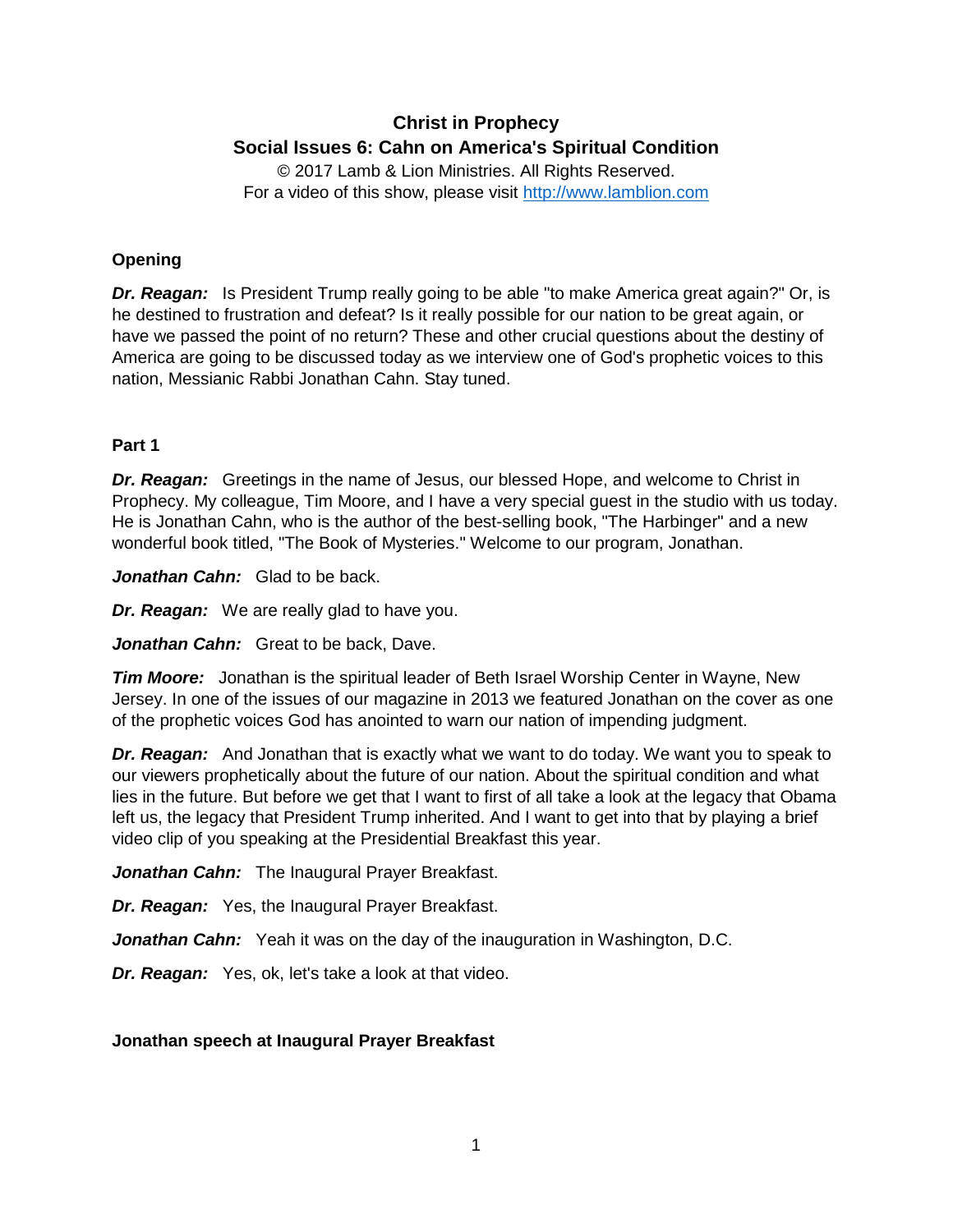**Jonathan Cahn:** President Obama with all respect that is due, as you approach the last hour of the presidency you are shocked by the outcome of the election. And now it appears that your legacy will largely will be undone.

You came to the presidency claiming as a Christian you could not support the ending of marriage as it had been known. And then you did everything in your power to end that very thing. And then you sought to force Believers to take part in that very thing you said a Believer could not take part in. If one believes that God is real, how can one do such things?

You came to the presidency speaking of tolerance, and yet you showed no tolerance for the lives of the unborn. You zealously fought to defend the carrying out of their murder and expanded it around the world. And you went farther, you sought to force God's people to fund their killing.

President Obama on the day when marriage as we know it ordained by God was with your help struck down in this land. You celebrated by lighting up the White House in the colors of the rainbow. Did you not know that the rainbow does not belong to man, or to any movement? The rainbow belongs to God. It is the sacred sign of God's covenant, and the sacred colors of His throne. If you believe that God is real, how could you use the sign of God to celebrate the striking down of the Word of God? If you overturn the edicts of God should you be surprised that your own edicts will be overturned? And if you strike down the precepts of God will not your own precepts be struck down?

You launched accusations against the leader of Israel in a way you have never done to any leader of any enemy nation. You took part in isolating, condemning Israel before the world and advancing a resolution proclaiming Israel had no right to Jerusalem. If one has ever read the Bible, how can one foster such a thing? Did you miss what the Word of God says concerning Jerusalem? There is only One who has authority over Jerusalem. And it is not the United Nations. It is not the European Union. It is not you. There is only One and His name is the Lord God of Abraham, Isaac, and Jacob, the Holy One of Israel. Long before there was a United Nations, or United States or any of the nations that cast this vote, the Lord issued His own resolution concerning Jerusalem. And no law, no executive order, no UN vote will ever overturn it. And concerning that UN resolution the Almighty has issued His own response, He vetoes it.

Four thousand years ago God made a covenant with Abraham that states whatever you do to Israel shall be done to you. President Obama, you sought to intervene in an election held within the borders of a sovereign nation, Israel. Therefore should you now be surprised if God intervenes in the election of your own nation? You sought through Israel's elections to nullify the stands and legacy of its leader Benjamin Netanyahu. So, should you now be surprised if God intervenes now to nullify your own legacy? Despite how you treated the name of God, the Word of God, and the ways of God the hand of God. This is the inconvenient truth: God is real, His Word is true, His ways are eternal, His hand is mighty, His kingdom is without end, and the darkness shall not overcome it. Mr. President I am here to report to you good news, the God of Israel is alive and well, and His arm is strong to the rising up and casting down of kings and kingdoms, and governments and administrations. If you don't think He can, to paraphrase your own words, "Yes, He can!"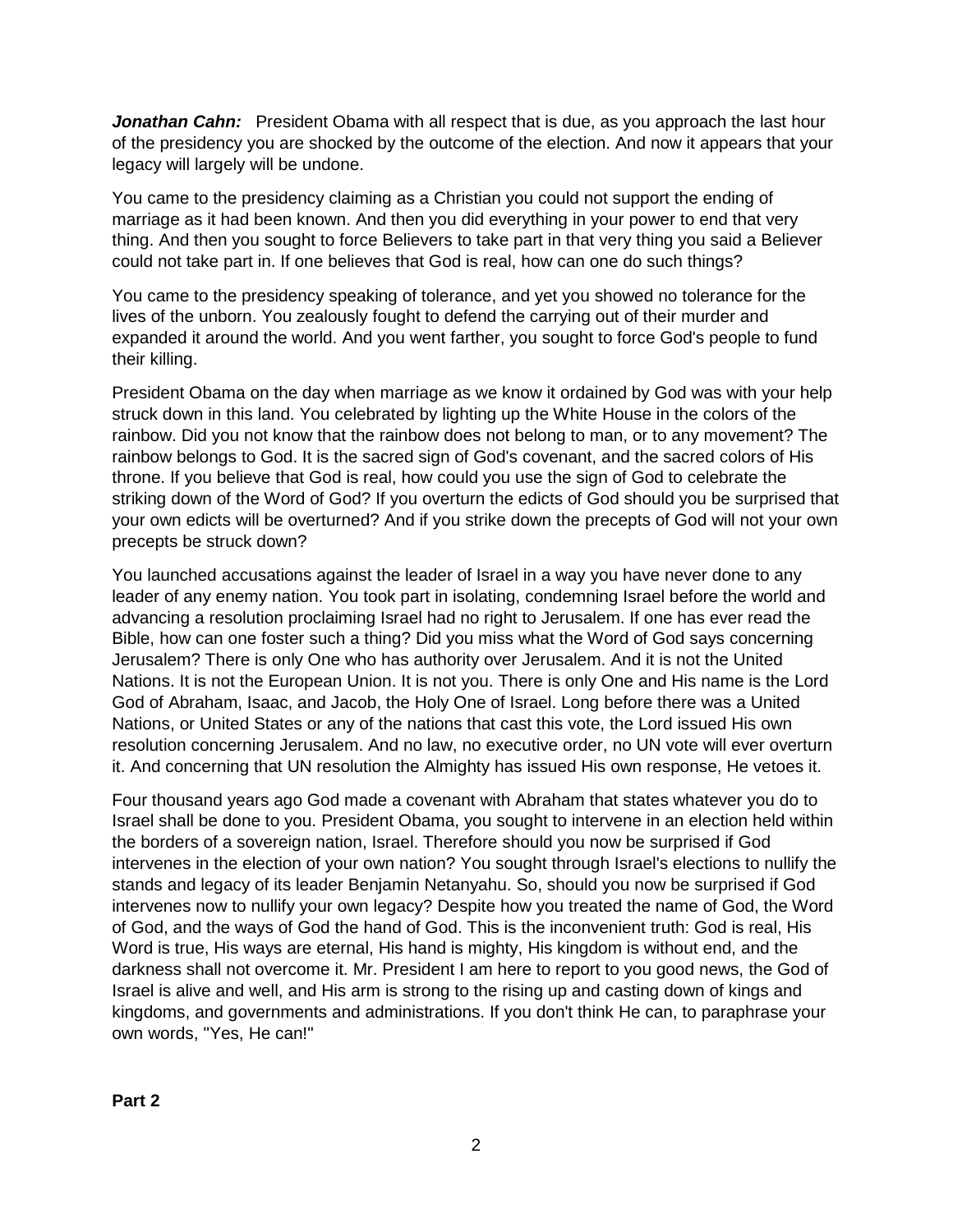*Tim Moore:* Well, Jonathan thank you for a very powerful summary of the Obama legacy. But how would you summarize America's condition today?

*Jonathan Cahn:* Ah, critical, dangerous, and yet with this little surprise right now. You know we have watched in the last eight years an acceleration of America's fall. It didn't start with Obama, but it's accelerated. You know one of the things in the Bible that before judgment comes there is often an act of desecration. Like in Babylon when they took the cups of the Temple and they used it for the gods of Baal, of the nations, they put, the handwriting on the wall comes at the same time. So, the act of judgment and desecration. In America not so long ago, since I was last here we crossed the line, and you know this is right here.

## *Dr. Reagan:* Here it is.

**Jonathan Cahn:** That we--this was an act of desecration to strike down, strike down the order of God on marriage. And then the President does this, this is the rainbow, this is another desecration. This is the sign of God. It doesn't belong to man, it belongs to God. And it made the White House a sign of desecration. So, that was a major thing. And one other thing about that because I know we are going to move from where we are. But another thing is that you know Dave, and there was a day on the Hebrew calendar called the 9th of Tammuz, on that day it is a day of judgment. It is when the Babylonians, they breached the protective walls of Jerusalem, they first did that and that opened the nation to judgment. Well, that has been a mourning day for 2,000 years, more than 2,000 years. And that is a day where the hedge is removed. Well that day fell on June 26, 2015 the day that the Supreme Court struck down the hedge of marriage.

*Dr. Reagan:* Is that right? Wow.

*Tim Moore:* Amazing.

*Jonathan Cahn:* Was the 9th of Tammuz, the day of the removing the hedge. So this has been a dangerous thing. We have watched good be called evil, evil called good.

*Dr. Reagan:* You mentioned the hedge there it reminds me of Romans chapter 1 where it says that when a nation sets its jaw against God and begins to rebel and shake its fist at God, God steps back and lowers the hedge of protection and allows evil to multiply, and it says a sexual revolution occurs.

*Jonathan Cahn:* That's right.

*Dr. Reagan:* And then it says if they refuse He steps back a second time, lowers the hedge, and perversion, sexual perversion.

*Jonathan Cahn:* That is right.

*Dr. Reagan:* Homosexuality. And then the third time He steps back He delivers the nation to a depraved mind.

*Jonathan Cahn:* That is right.

*Dr. Reagan:* I think that is where we are.

**Jonathan Cahn:** That is right. It is crazy what we are watching. We are seeing things we can never have imagined before. You know I mean and I'm not going to go into detail but even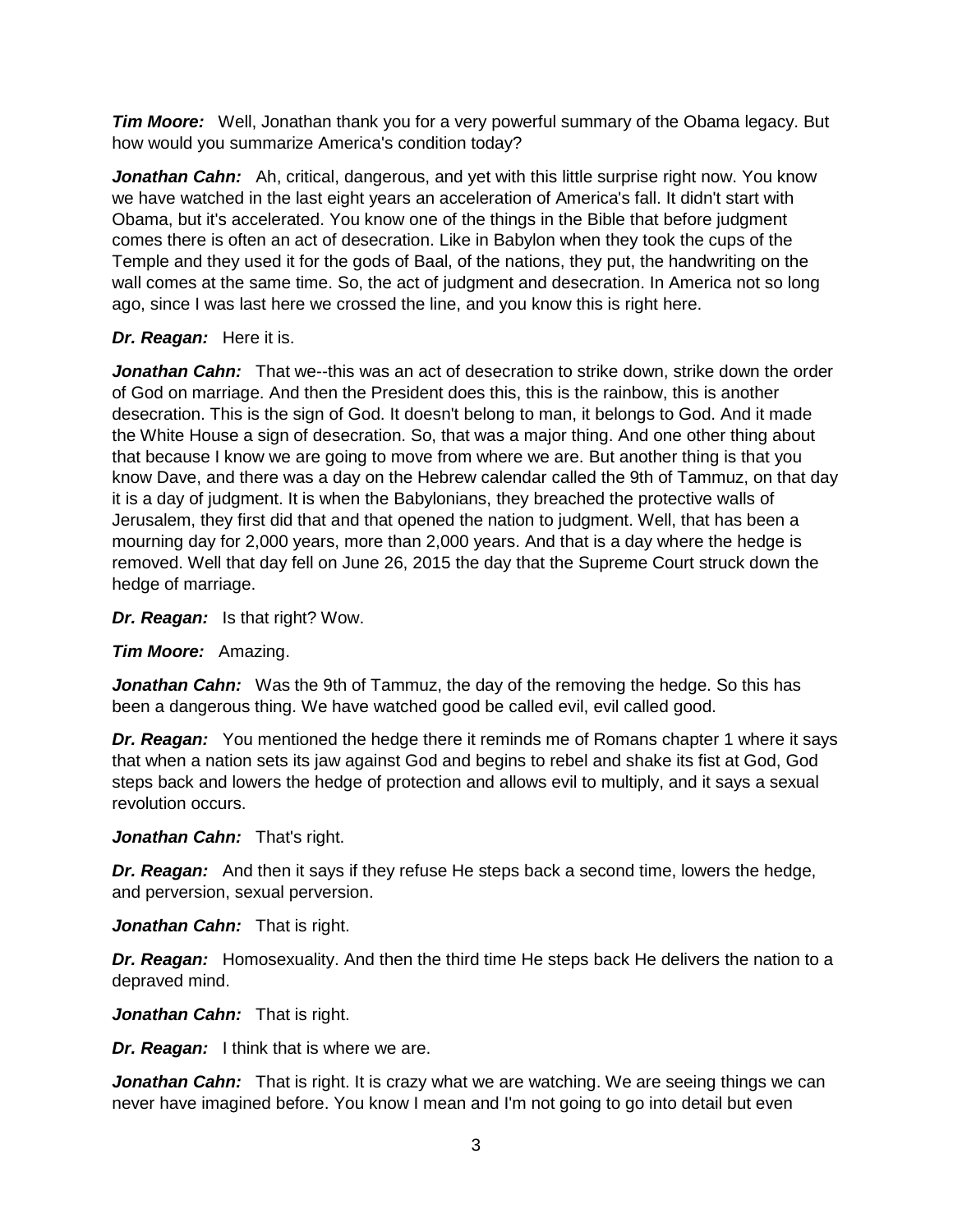children's programming Disney and other things pushing this, and destroying gender. And so, these are signs of apostasy. And also the last days of Israel, the template of the harbinger is that in the last days of Israel they turned away from God and then they went to they promoted immorality, and they worshipped Baal, they offered up their children. Well, we have done all those things. We have driven God out of our public squares. We have called good evil, and evil good. We have begun to persecute the Believers, Christians. And we have promoted immorality at the same time. And I'll tell you something else, this is something that I don't know if everybody knows this but a sign, you know what were they worshipping when judgment came? They were worshipping the God Ba'al or Baal. And could the sign of Baal actually have appeared in America? Well, it did. In this last September in New York City they erected the Arch of Baal. This is the arch that literally lead the worshippers of Baal to the Temple of Baal. I was there, Dave, I witnessed it firsthand. And they had this big unveiling, they played Middle Eastern music. They had the Deputy Mayor of New York proclaiming we are doing this as an act of defiance, just like the harbingers. You know the harbingers have not stopped. So here we have this sign of a nation that has known God, but has turned away from God. So, we have been seeing this rapidly happening. So it's, and this is the template of the harbinger. But we have now had this kind of surprise. But even this surprise of what happened this election is also part of the template which we can get into.

*Dr. Reagan:* Ah, boy. I tell you. It's an amazing thing what has happened in this country. We've had the most ungodly presidency in the history of our nation for eight years, and yet, he left office with a 60% approval rating. His designated heir got 3 million more votes than Trump. And the millennials supported a socialist.

*Jonathan Cahn:* That's right.

*Dr. Reagan:* And when he didn't get the nomination they supported Hillary overwhelmingly. The heart of the nation has shifted.

*Jonathan Cahn:* That's right.

*Dr. Reagan:* We no longer have a Christian consensus in this country.

Jonathan Cahn: That's right. It's not just, it's not just the leader that is exactly right. The leader is representing the people. It's the people as well. And if there is not revival we are heading rapidly. One of the templates in the harbinger, of the last days of Israel, people don't realize God gave them reprieves. He gave them moments of grace to come back to Him.

*Tim Moore:* In spite of themselves.

**Jonathan Cahn:** What we are watching is, you know, I know we are going to get to it I believe is a reprieve, is a window of time. But the overall progression has not stopped. And if we don't- we are not going to be saved by politics. Politics can open a window at best. But without revival, without the changing, and you said it the Millennials if that doesn't change then our future is not going to change. And so the harbingers have not stopped. That template has not stopped. But we have a window right now, and I know we are going to talk about it what do we do with it?

**Dr. Reagan:** I've been doing a lot of research recently into the writings of Francis Shaffer. And in his book the communist, I mean the communist, I mean "The Christian Manifesto" he makes an interesting observation it was written in 1981 right after the election of Ronald Reagan, and he said, "I believe God has given us a window of opportunity." And he said, "If we don't take full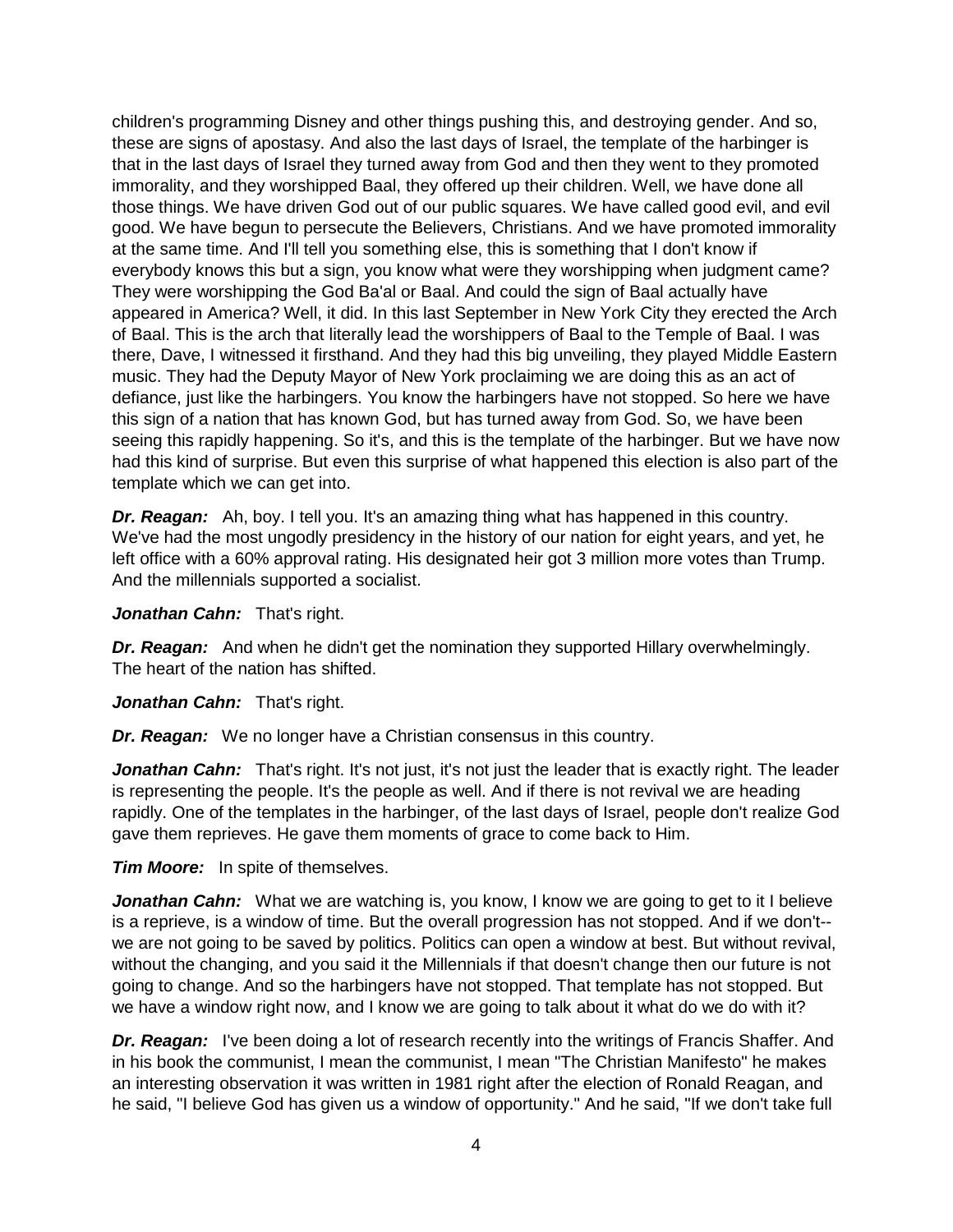advantage of it this nation has really no hope left." And he pointed out even prophetically he said, "You've got to understand that just because he won the election things are not over."

*Jonathan Cahn:* That's right.

*Dr. Reagan:* He said the humanists are entrenched, they are entrenched.

*Jonathan Cahn:* That's right.

*Dr. Reagan:* They will fight and there is no toleration on their part. They only want surrender. And he said, "I would say that if we don't take full advantage of this what's going to happen is that this nation will continue to disintegrate through decisions by the courts. Isn't that interesting?

*Jonathan Cahn:* That is exactly what happened.

*Tim Moore:* What a prophetic voice.

*Jonathan Cahn:* That is exactly what happened. I mean there, you know, we cannot put our trust in man, or in politics. But God will give windows. And now we are at an even more extreme point to that. I mean I remember that. Dave, I just came to the Lord when that happened, you know, and I remember, if you remember you know America was in big trouble. You know we had hostages in Iran. You had America falling apart. You had inflation. You had gas lines. Carter all that. And Believers gathered in Washington, I was there, it was called Washington for Jesus say, "If my people who are called by My name." And we prayed if my people, could God release this and do this. Well what happened is that there then came this election that surprised everybody actually, I mean at that time it was still amazing. And the thing is that Reagan changed the place where he had the Inauguration. It was always was for over a century, moved it to the western terrace, which is facing, which is the same place where we prayed. And we all put our hands toward that terrace saying, "God put who you want in power." Well, he came in power, and on that the day the hostages were released that was the other prayer. And on his, he had Bible, when everything changed he put a Bible in his hand and it was on the scripture, "If my people are call by My Name." God still, His grace is bigger than our sins, but we cannot downplay the state of where we are right now. You are absolutely right.

*Dr. Reagan:* OK, let's come back and talk about the future.

*Jonathan Cahn:* Yes.

#### **Part 3**

*Tim Moore:* Welcome back to Christ in Prophecy and our interview of Messianic Rabbi Jonathan Cahn.

*Dr. Reagan:* Jonathan, I'd like to start off this segment by going back to a question I posed at the very beginning and that is: Do you think President Trump can make America great again?

*Jonathan Cahn:* Oh, this is a great question. Let me tell you something that people don't realize. I wrote "The Harbinger" a few years ago. Long before this. In "The Harbinger" I was lead to put in Donald Trump, he is in "The Harbinger."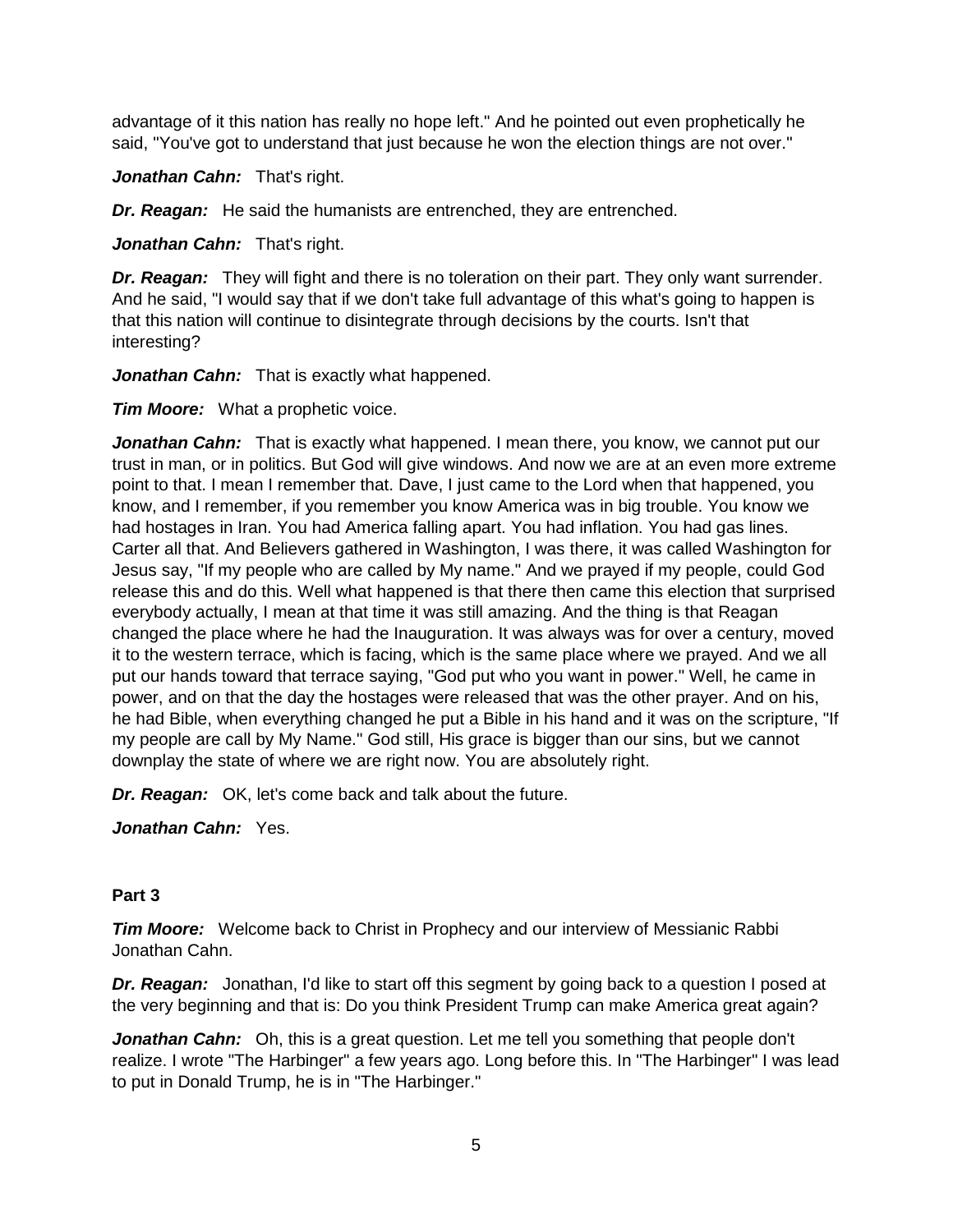*Tim Moore:* Really? *Jonathan Cahn:* Yes. *Dr. Reagan:* Really? Jonathan Cahn: Yes, people don't realize it.

*Tim Moore:* I missed that as well.

Jonathan Cahn: I won't say where, I will say it is the chapter called, The Tower, he is in there. And the thing is so he is part of this mystery, people don't realize it. But here's the thing Dave, remember with the harbinger the people of Israel they had been chastised. They had been warned. And what did they respond? They said, "We will come back stronger. We will be greater than before. We will be greater than before." Well, listen, it is fine to be greater than before, but not without God.

## *Dr. Reagan:* That's right.

**Jonathan Cahn:** So the first thing is if Donald Trump, the thing about this is we are going to be great by our own power because we are America. Then we are going to be doing exactly what's in the template of the harbinger. And again if you look in "The Harbinger" you will be a little shocked what is there about with Donald Trump. But, the thing is, that we cannot, the only way America can be great again is if America returns to the God who made America great in the first place.

## *Tim Moore:* Amen.

*Jonathan Cahn:* If we don't we are repeating that. So the big thing is here we have this window. And the question is what are we going to do with it as Believers? Are we going to just say, "OK, great, now we have a little relief?" If we don't have revival in this land it's finished. Revival. So we need to be praying for revival. The only way we'll be great is by returning to God.

*Tim Moore:* It seems like a lot of people are waiting for Trump, or other leaders to lead us in a direction. But really you are saying it is our culture, and it is Christians who have to impact our society and drive the culture under God's leadership.

*Jonathan Cahn:* Totally. Absolutely. We have to have revival. This could never have happened--you know Jesus said, "You are the salt of the earth. You are the light of the world." Well, it could never have gotten this dark in America or this rotten in America if we were fully, if the Church was fully doing what it should have done.

## *Tim Moore:* Here, here.

*Dr. Reagan:* Now you've taken the position that one of the reasons you think God gave us this window of opportunity is because of the way in which Obama treated Israel and the Jewish people.

## *Jonathan Cahn:* Oh, yes.

*Dr. Reagan:* And he got back what he you know?

**Jonathan Cahn:** Yes, the Abrahamic Covenant it is an absolute thing and that is whatever you do to Israel gets done to you. Just a year before the elections, some people remember this,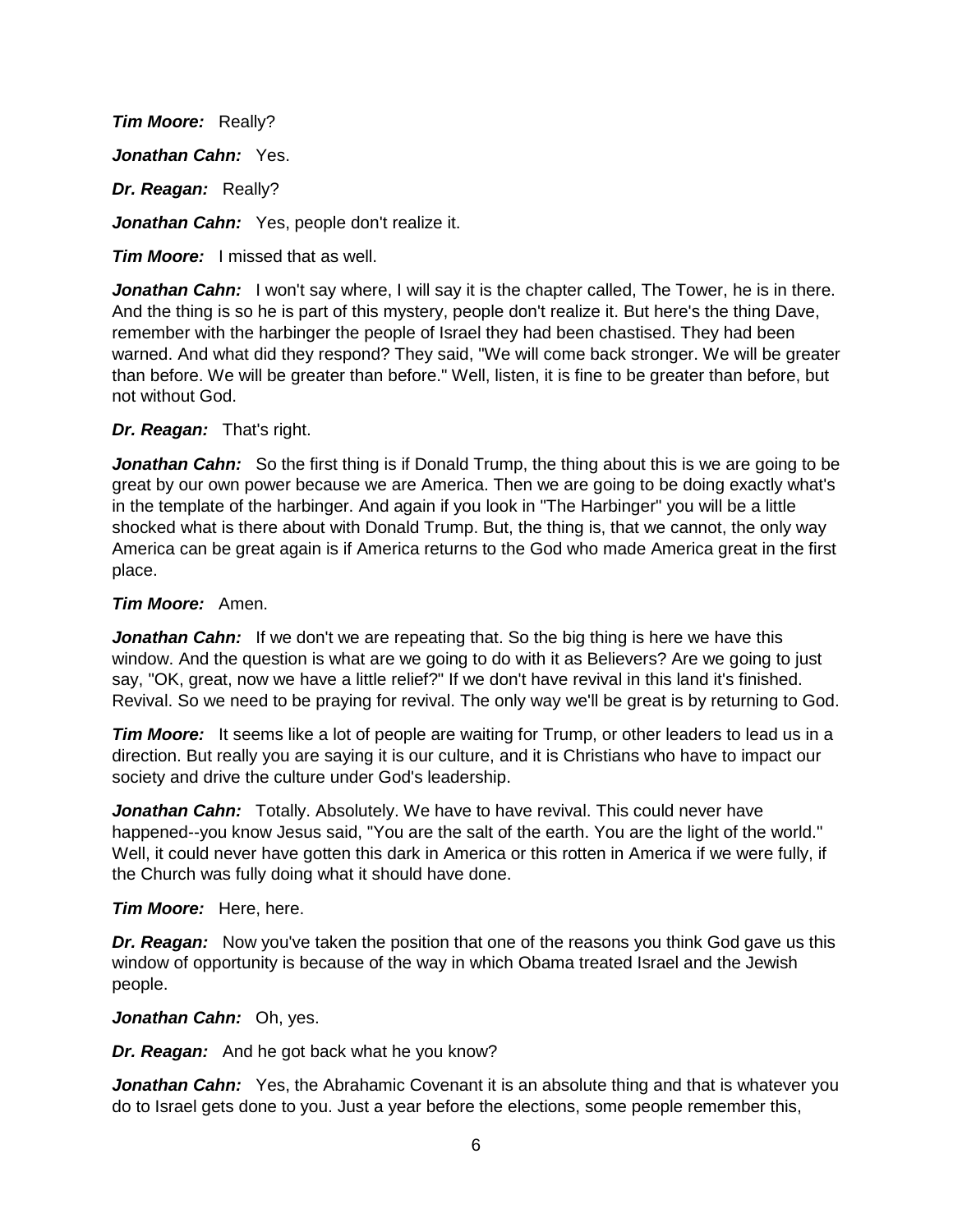some people don't Obama tried to defeat, he intervened in a sovereign election, he interrupted it. He tried to defeat Netanyahu. And if you remember everyone thought Netanyahu was finished. Everybody did. Everybody was celebrating. CNN was celebrating. And then they went dead, they blacked out, because they didn't want to cover it. Finally Netanyahu said, "Well, if nobody is going to do it, I'm going to announce I just won." It was like this election. And so, what happened is if you intervene in the election of Israel, God will intervene in your election and give you a surprise and end your legacy. So, absolutely.

*Dr. Reagan:* Let me suggest to you another thing that I think is responsible for this window of opportunity, and I certainly agree with what you just said. But I think there is another reason that God gave us this window of opportunity and that is because Franklin Graham said, "We are going to go to every capital in the United States and get on our knees and pray for spiritual revival in this nation." And the speech that he gave over and over was one in which he said, "We cannot be saved by Democrats. We cannot be saved by Republicans. Our only hope is Jesus Christ. And we either turn back to Him or this nation is gone."

**Tim Moore:** It was a powerful speech, and prayer gathering in Frankfort, Kentucky, in our capital I can guarantee you that.

*Jonathan Cahn:* Absolutely. And Franklin Graham and also all over the nation there were Believers who took this very seriously. I mean we started, when "The Harbinger" came out we started getting things all over saying we are starting a prayer movement, we've got to pray for America. But they were all over. On the Capital lawn there has been a tent set up for over a year, I preach there, they have been praying all the time. It has been all over. So, even, well has it been the majority? No, it is a remnant. But even God is so gracious that He will take the prayers of His people, even if it is a partial revival He'll give a partial answer. So yes, I agree with you.

*Dr. Reagan:* You know I'm very concerned about President Trump in several regards. First of all his whole background concerns me. But, one thing that concerns me is that he is probably the most egotistical man that I have ever encountered in my entire life. And I know from reading the Word of God that two things that God really hates is idolatry, and pride. And anyone who is proud is going to be humbled by the Lord. And from the moment he announced it's "I'm going to do this." "I'm going to do that." "I am going to do this." "And look what I've done. I'm rich. I'm powerful. I'm famous. I've got big businesses." Focus on self.

## *Jonathan Cahn:* Yes.

*Dr. Reagan:* This is very dangerous.

**Jonathan Cahn:** It is dangerous. And that is that thing here. You have on one hand you have two things--it is almost like we have a choice, are we going to go with self and pride, not just with him, but saying, you know "We're going to do it." Or are we going to go with repentance? And you got this kind of conflict over Donald Trump. You also at the same time I agree with you, same time you have God has put Believers around him.

*Jonathan Cahn:* A lot of Believers around Him.

*Dr. Reagan:* People who have prayed with him.

*Tim Moore:* Robert Jeffress.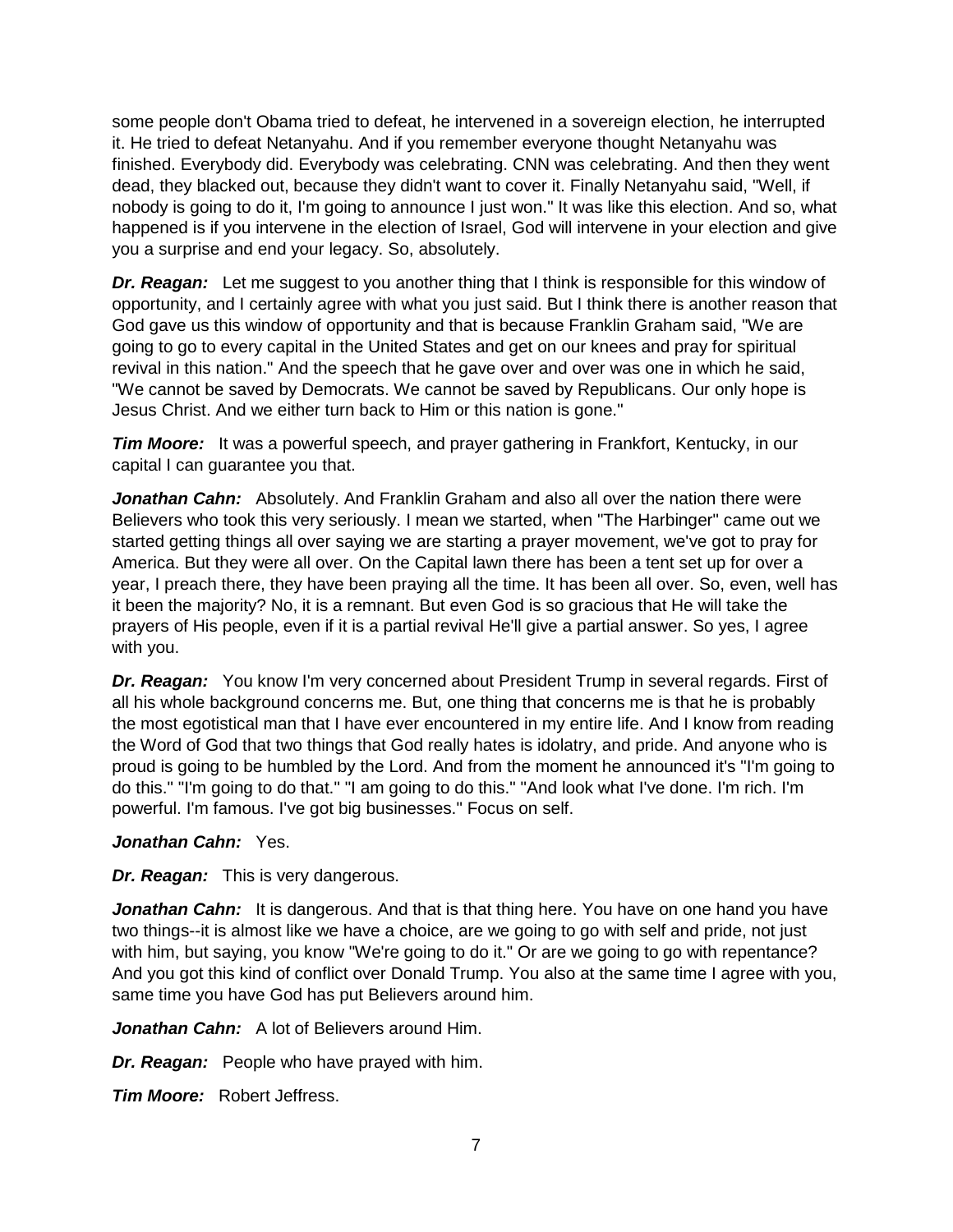**Jonathan Cahn:** Now did he? They said he prayed to receive the Lord. We don't know what is in his heart but so we go this--we are in the balance right now, Dave. We are in the balance. You know what? You want what I see in Donald Trump? I'll give you something look at Jehu. Jehu was a man who was used to end Jezebel, end that whole thing, give a window, give a reprieve. Yet, Jehu was a crazy--we didn't know--you now even the commentaries say the guy he was violent, he was full of himself, he boasted, he was even the word in Hebrew is "shugga" the way he drove he said he was crazy. The race was crazy. The race to the throne was crazy. And that was Trump. So you want to know something, but God is also sovereign that we know He uses even people who don't know Him to do His will. So the question is again we are in the balance, Dave. This is exactly it. Not only with Trump, with our whole nation.

*Dr. Reagan:* Yes. I just fear that many Americans have the same attitude that the people of Judah had when Jeremiah went and said, "If you don't repent God is going to destroy this nation." I mean he told them that in no uncertain terms. And there response always was, "The Temple. The Temple. The Temple. God will never touch that Temple."

*Jonathan Cahn:* That's right.

*Dr. Reagan:* "He will never allow anybody. That is His Shekinah glory there. He will never allow. We are safe." And I think there are many American Christians who think God sits on the throne wrapped in an American flag and he would never, ever allow anyone to touch this country.

*Jonathan Cahn:* That is right. And if we go with hey it is America and America first.

*Dr. Reagan:* It is America, Brother.

*Jonathan Cahn:* Listen America has been used by God awesomely. We've got to pray for America with all our heart. But then it becomes an idol.

#### *Dr. Reagan:* Yes.

*Jonathan Cahn:* And then you put God, and God will say, no, no I don't need the flag. I don't need that. This Temple. This Temple I don't need that. That is exactly right.

*Tim Moore:* I think the culture is so important as we impact the whole world. And that is why I say even with the picture we have up, some people have blamed Obama. I have a friend who said, "Well, I am so horrified of what Obama did." But I said, "Do you realize that the culture had already shifted." For instance on the whole same-sex issue because look at our Fortune 500 companies they had already adopted policies to embrace this abomination long before it became the law of the land. Yeah, obamination. And yet, most Christian were unaware. And we need to be aware. We need to be interacting.

*Jonathan Cahn:* Yes, we do.

*Tim Moore:* And interceding.

**Jonathan Cahn:** I mean the President said, Obama said, "Oh, I am wrestling with this issue." Well, everybody knew that he was already on one side of that issue. But, the thing is he didn't announce it until 2012 when the polls shifted.

*Tim Moore:* Exactly.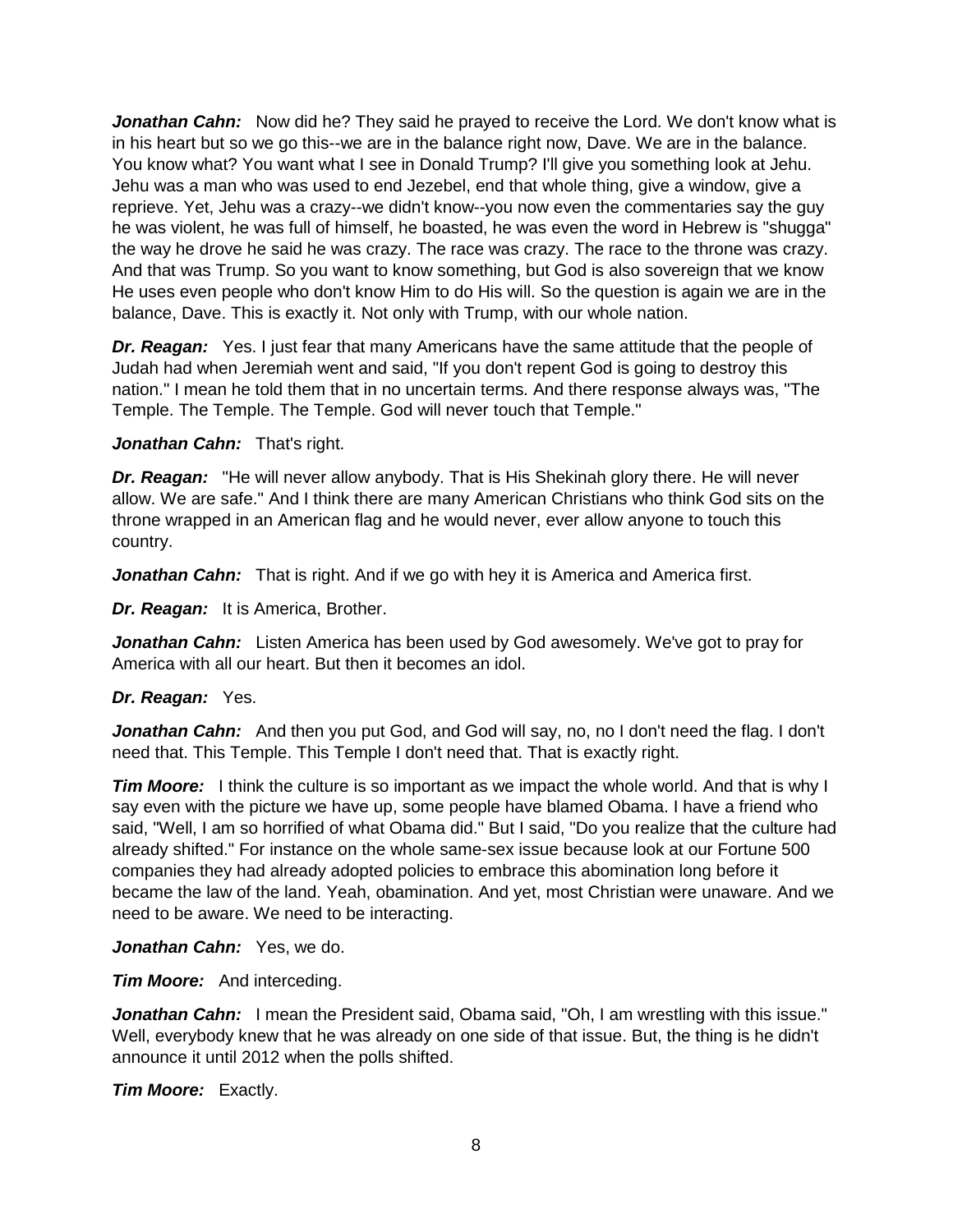**Jonathan Cahn:** That is when it became the majority, so you are exactly right. That is exactly the case.

*Tim Moore:* And Christian can impact that culture.

Jonathan Cahn: Revival or judgment.

*Dr. Reagan:* You know many years ago when Billy Graham was still active he often would say, "If God doesn't judge San Francisco soon He is going to have to apologize to Sodom and Gomorrah."

*Jonathan Cahn:* Well actually, yeah, and the original thing was actually Ruth in the 1970's said to him, "If God doesn't judge America He owes an apology to Sodom and Gomorrah."

#### *Dr. Reagan:* Yes.

*Jonathan Cahn:* Well, Billy Graham about a year ago or so something came from his ministry from him saying, "Listen that was said in the 1970's, look at where we are now."

*Dr. Reagan:* I know. I know. Yes.

*Jonathan Cahn:* Look at where we are now. So absolutely.

*Dr. Reagan:* Well, it reminds me of this statement here in Nahum, "A jealous and avenging God is the Lord. The Lord is avenging and wrathful. The Lord takes vengeance on His adversaries. He reserves wrath for His enemies. The Lord is slow to anger, and great in power, but He will by no means leave the guilty unpunished."

*Jonathan Cahn:* That's right. And how, here we are and people sometimes say, "Well, hey Jonathan when you are comparing ancient Israel how can you? They offered up their children to Baal." I said, "Yeah, they offered up thousands. We have offered up millions, 60 million." And their blood is on our hands. How can we go forward without judgment?

*Tim Moore:* Lost out of choice.

*Dr. Reagan:* This is what I keep saying to people: How can you expect America to become great again when we are murdering 4,000 babies a day? When we are the world's greatest supplier of pornography? When everywhere I go in the world if I turn on the TV set I know I am going to see the most despicable American movies? We are the moral polluter of planet earth with our movies and television programs that are blasphemous, and violent, and evil. And we are the world's number one user of illegal drugs. It just goes on and on.

*Jonathan Cahn:* You know this is, you know at the very beginning of America you know John Winthrop came over here and he's the one who penned that famous thing. We got city on the hill from him.

*Dr. Reagan:* That's right.

Jonathan Cahn: He said, "If we follow God, the God of Israel, we will be a new Israel. We will become a city on a hill all nations are looking on." But, but they ignore the next part, he gave a warning to them at the very beginning and he said, "But if we turn away from our God, and if we turn to our profits, the god of profits, and our lusts." Which is exactly what we've done then the curses that came upon Israel, will come upon us. And the same because we have been so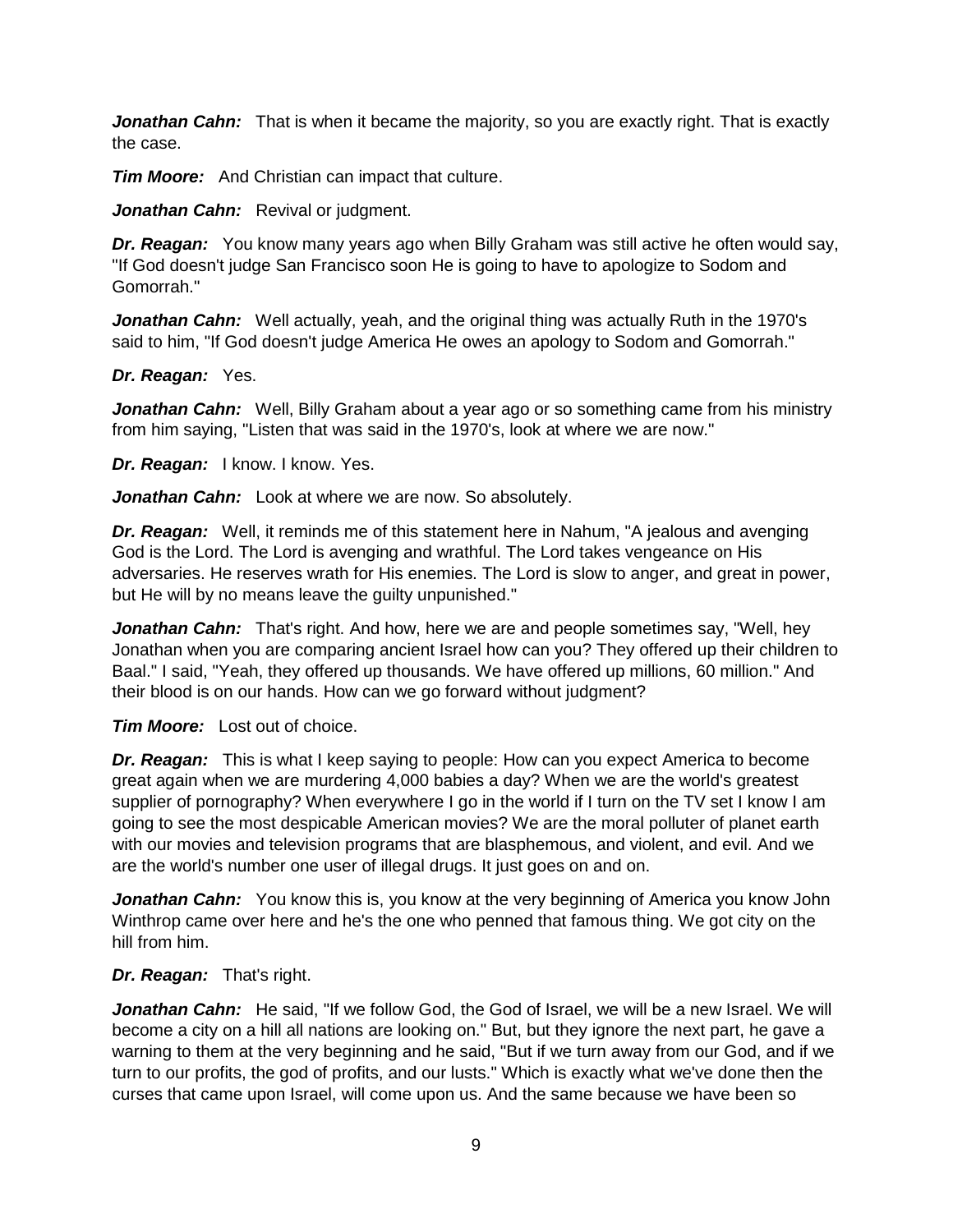blessed, well to much is given, much is required. "The Harbinger" and all these things are saying that is exactly what is happening, and it is exactly the case. You cannot escape the laws of Israel, found in Exodus.

*Dr. Reagan:* Well, I have discovered as I have spoken out on these issues I have gotten a lot of hate mail.

## *Jonathan Cahn:* Of course.

*Dr. Reagan:* From Christians, who say, "Oh, you know…" that kind of thing, on, and on, and on. I can begin to get a sense of what it must have been like with Jeremiah and how people- they even tried to kill him. Are you getting this kind of reaction significantly?

**Jonathan Cahn:** Yes. I've gotten quite a lot. And in fact when I started being called to Washington because the Lord opened the door in Washington to speak to leaders, I started to become they put me in the bull's eye all these kind of left wing, hate, anything with conservatives or Christians. And from that moment on whatever I do, if I say anything--

*Dr. Reagan:* You are a hate monger now.

*Jonathan Cahn:* Yeah, of course. Yeah, of course. If you say if you don't agree with something. But its evil is good, and good is evil and we've got to be like Jeremiah. We've got to be Elijah. You know there is a song that is sung in the church, "These Are the Days of Elijah." Well the days of Elijah were days of apostasy. And if these are the days of Elijah we have to start becoming the Elijah's of the day.

*Dr. Reagan:* Well, one of my heroes of the faith is Don Wildmon.

*Jonathan Cahn:* Yes, AFA.

*Dr. Reagan:* A wonderful man of God. And he has often said over and over the biggest problem with America is 300,000 silent pulpits where people will not speak about the issues of this nation for fear they are going to step on somebodies toes.

*Tim Moore:* We tolerate everything but truth in our society today.

**Jonathan Cahn:** And then we cannot be timid. If we are timid we are giving up. If we are not-there was a time--that if the dark is getting darker it is time for the light to become brighter. I was on Capitol Hill and one of the famous candidate for president showed us a room in where they prayer, where the remnant on Capitol Hill pray for America. And you know what they pray for? He said, "We pray that the pastors will preach the Word of God."

*Dr. Reagan:* You do that in Kentucky don't you?

*Tim Moore:* We do that in Kentucky on a regular basis. We have a prayer caucus and we are constantly looking for the Lord's direction for our state, and for the nation as a whole.

*Jonathan Cahn:* Yeah, God looks for the remnant.

*Dr. Reagan:* Yes, folks you might not know but Tim is a member of the Kentucky State Legislature and one of the most outstanding conservative spokesman there. We a very proud to have him associated with our ministry. And keep speaking out brother, because I know you get a lot of flak.